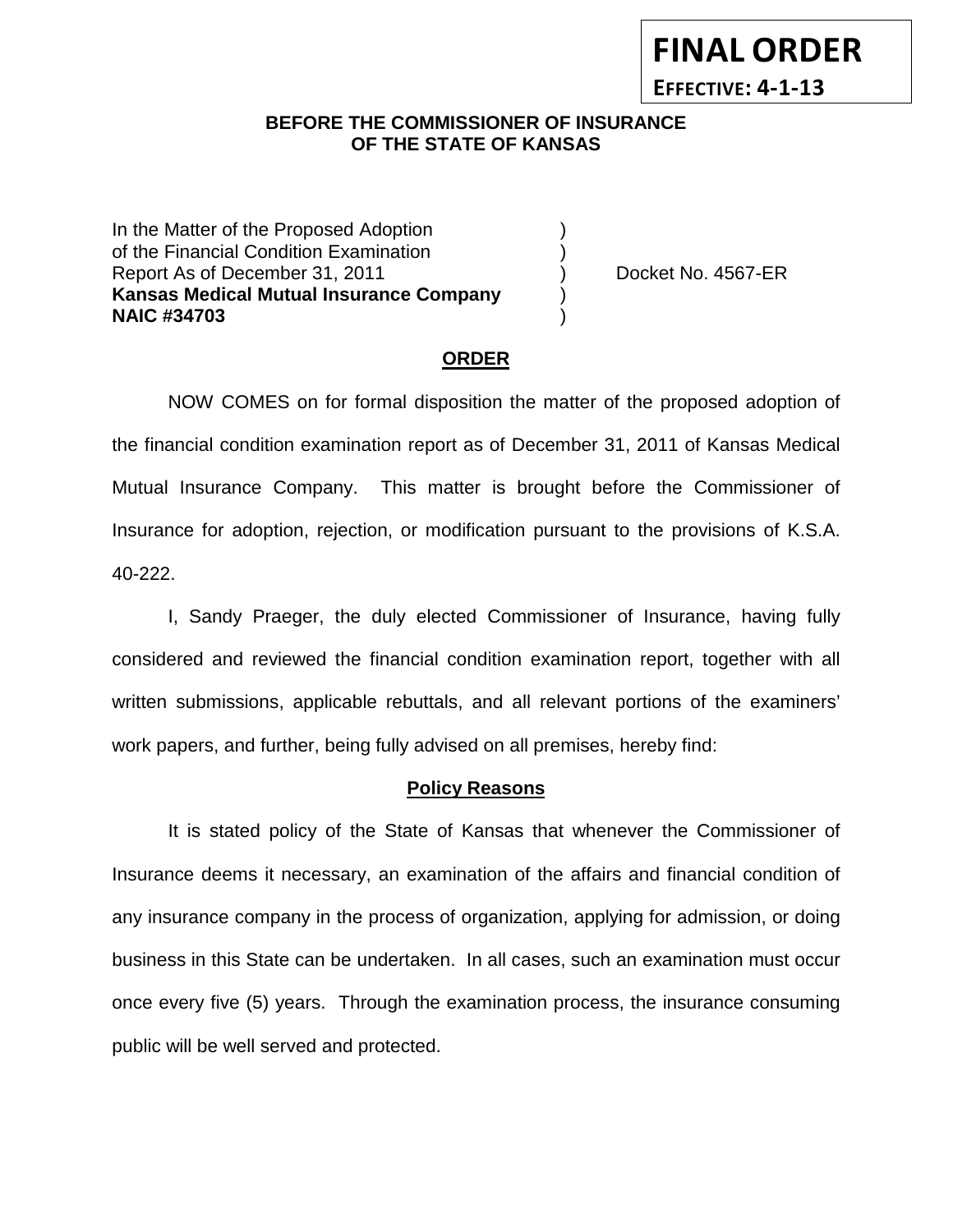#### **Findings of Fact**

1. The Commissioner of Insurance has jurisdiction over this matter pursuant to K.S.A. 40-222.

2. An examination of Kansas Medical Mutual Insurance Company was undertaken by the Kansas Insurance Department and was completed on February 6, 2013.

3. The examiner-in-charge tendered and filed with the Kansas Insurance Department a verified written report of the examination within thirty (30) days following completion of the examination, to wit, on February 6, 2013.

4. Following receipt of the verified report, the Kansas Insurance Department transmitted the report to Kansas Medical Mutual Insurance Company on February 12, 2013, with a duly executed notice advising the company of its opportunity to prepare and submit to the Kansas Insurance Department a written submission or rebuttal with respect to any and all matters contained in the report. Kansas Medical Mutual Insurance Company was further advised that any written submission or rebuttal needed to be filed with the Kansas Insurance Department no later than thirty (30) days after receipt of the verified report.

5. Kansas Medical Mutual Insurance Company filed a written acceptance (via email) of the verified report on March 4, 2013.

6. Based upon the written submission tendered, Kansas Medical Mutual Insurance Company took no exceptions to matters contained in the verified report.

7. Within thirty (30) days of the end of the time period allowed for written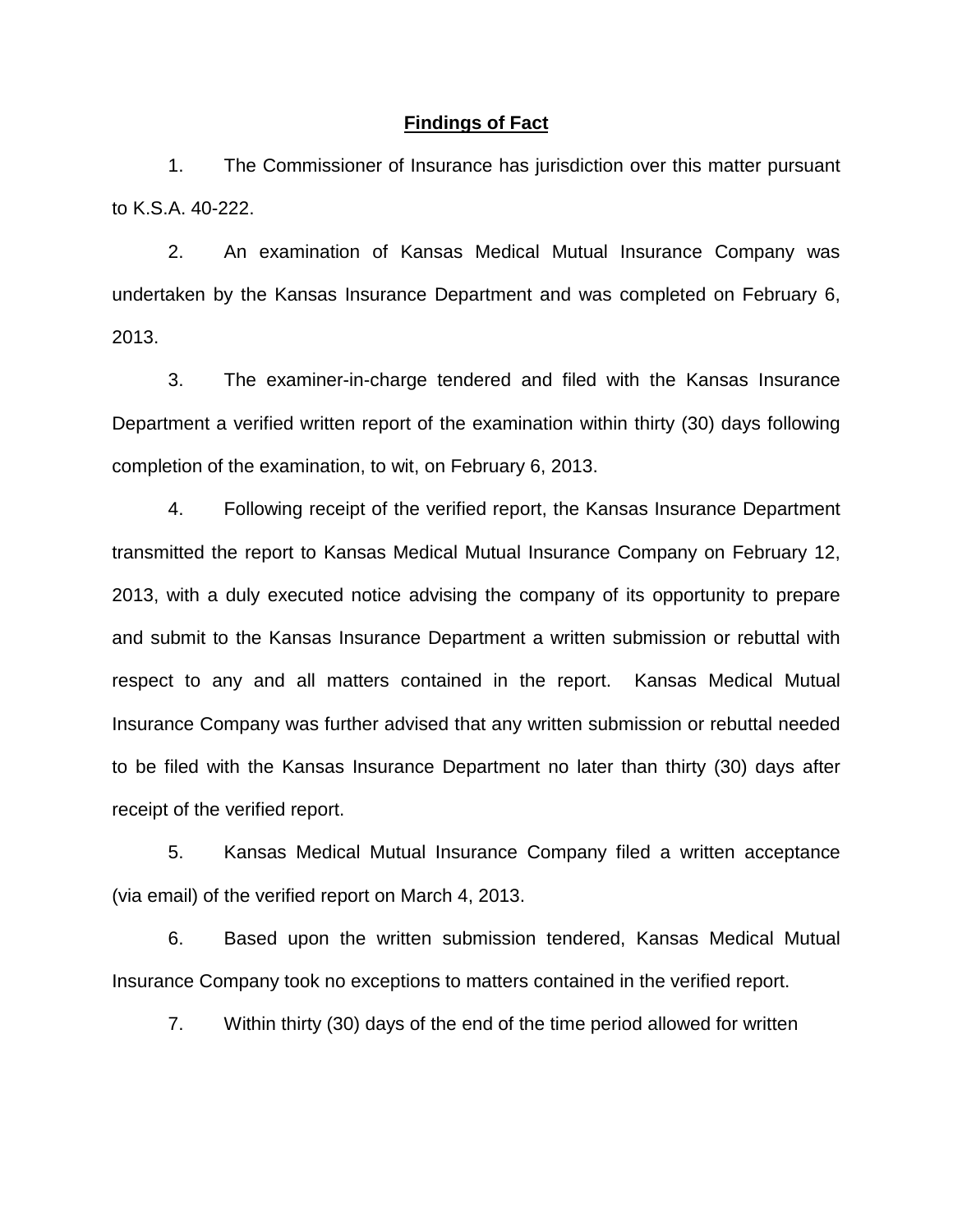submission or rebuttal, the Commissioner of Insurance fully reviewed the report, together with all written submissions and rebuttals provided by Kansas Medical Mutual Insurance Company. The Commissioner of Insurance further reviewed all relevant workpapers.

8. No other written submissions or rebuttals were submitted by Kansas Medical Mutual Insurance Company.

## **Conclusion of Law**

9. K.S.A. 40-222(k)(2) provides:

"Within 30 days of the end of the period allowed for the receipt of written submissions or rebuttals, the commissioner shall fully consider and review the report, together with any written submissions or rebuttals and any relevant portions of the examiners workpapers and enter an order:

- (A) Adopting the examination report as filed or with modification or corrections. If the examination report reveals that the company is operating in violation of any law, regulation or prior order of the commissioner, the commissioner may order the company to take any action the commissioner considers necessary and appropriate to cure such violations; or
- (B) rejecting the examination report with directions to the examiners to reopen the examination for purposes of obtaining additional data, documentation or information, and refiling pursuant to subsection (k); or
- (C)call and conduct a fact-finding hearing in accordance with K.S.A. 40- 281 and amendments thereto for purposes of obtaining additional documentation, data, information and testimony."
- 10. Based upon the Findings of Fact enumerated in paragraphs #1 through #8

above, the financial condition examination report as of December 31, 2011 of Kansas

Medical Mutual Insurance Company should be adopted.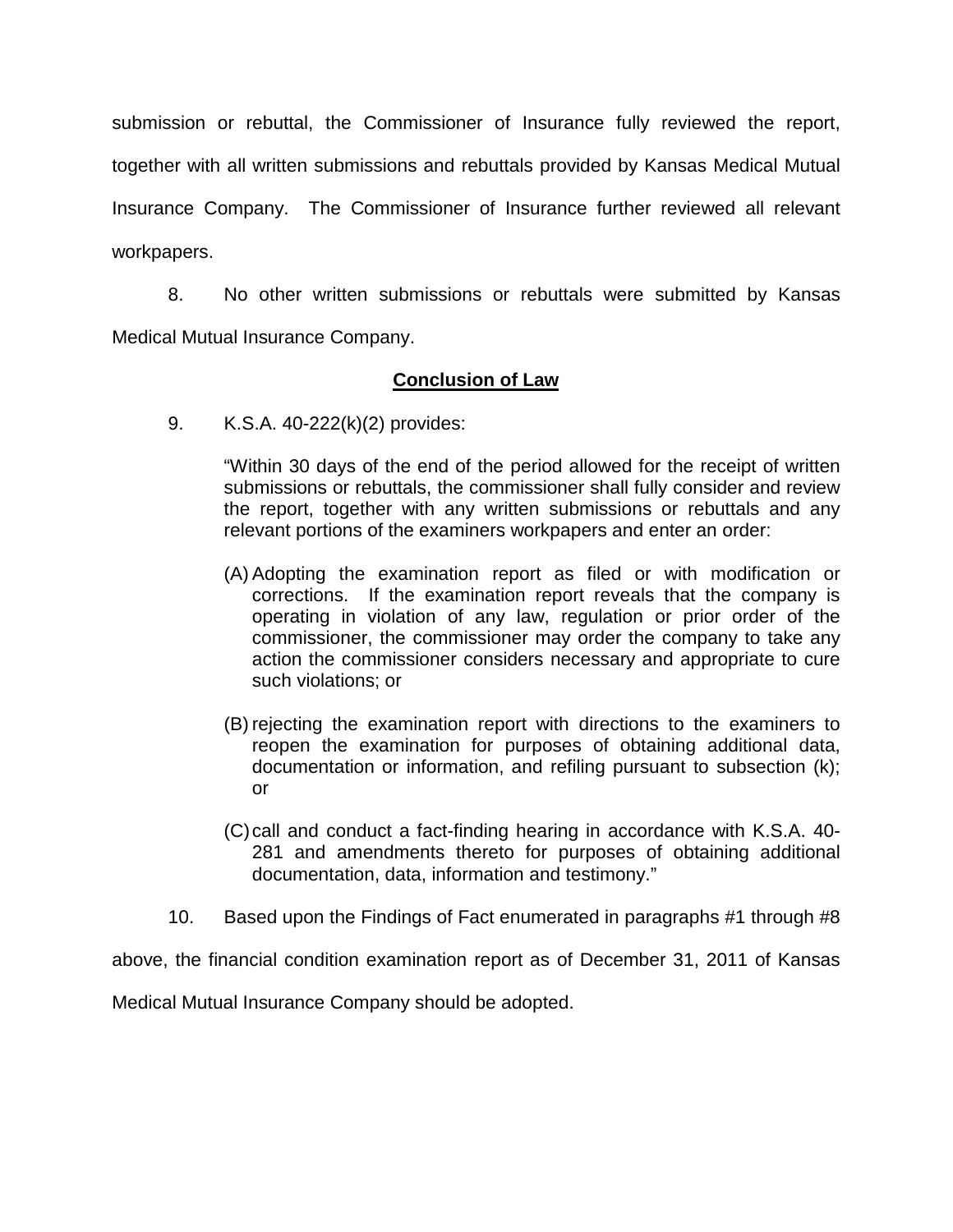# **IT IS THEREFORE, BY THE COMMISSIONER OF INSURANCE, ORDERED THAT:**

1. The financial condition examination report as of December 31, 2011 of Kansas Medical Mutual Insurance Company hereby is adopted.

2. The Commissioner of Insurance retains jurisdiction over this matter to issue any and all further Orders deemed appropriate or to take such further action necessary to dispose of this matter.

**IT IS SO ORDERED THIS \_12th\_ DAY OF MARCH, 2013 IN THE CITY OF TOPEKA, COUNTY OF SHAWNEE, STATE OF KANSAS.**



| Sel Sandy Praeger                |
|----------------------------------|
| <b>Sandy Praeger</b>             |
| <b>Commissioner of Insurance</b> |
| By:                              |
| /s/ John Wine                    |
| John Wine                        |
| <b>General Counsel</b>           |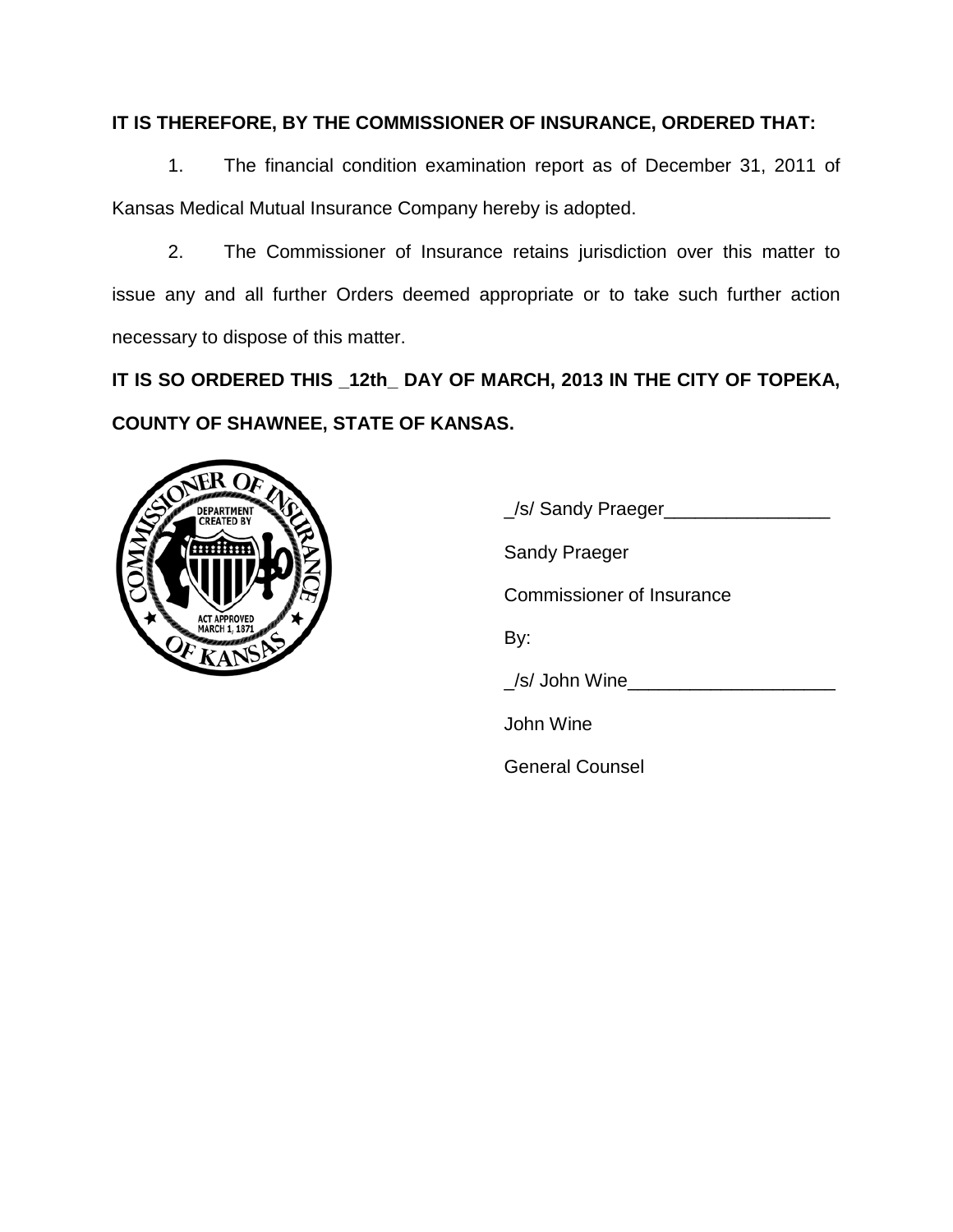## **NOTICE OF RIGHTS TO HEARING AND REVIEW**

**Within fifteen (15) days of the date of service of this Order,** Kansas Medical Mutual Insurance Company may submit a written request for a hearing pursuant to K.S.A. 77-537 and K.S.A. 77-542. Any request for a hearing should be addressed to the following:

John Wine, General Counsel Kansas Insurance Department 420 S.W. 9<sup>th</sup> Street Topeka, Kansas 66612

If a hearing is requested, the Kansas Insurance Department will serve notice of the time and place of the hearing and information on procedures, right of representation, and other rights of parties relating to the conduct of the hearing.

**If a hearing is not requested in the time and manner stated above, this Order shall become effective as a Final Order, without further notice, upon the expiration of time for requesting a hearing.** In the event Kansas Medical Mutual Insurance Company files a Petition for Judicial Review, pursuant to K.S.A. 77-613(e), the agency officer to be served on behalf of the Kansas Insurance Department is

John Wine, General Counsel Kansas Insurance Department 420 S.W.  $9<sup>th</sup>$  Street Topeka, Kansas 66612